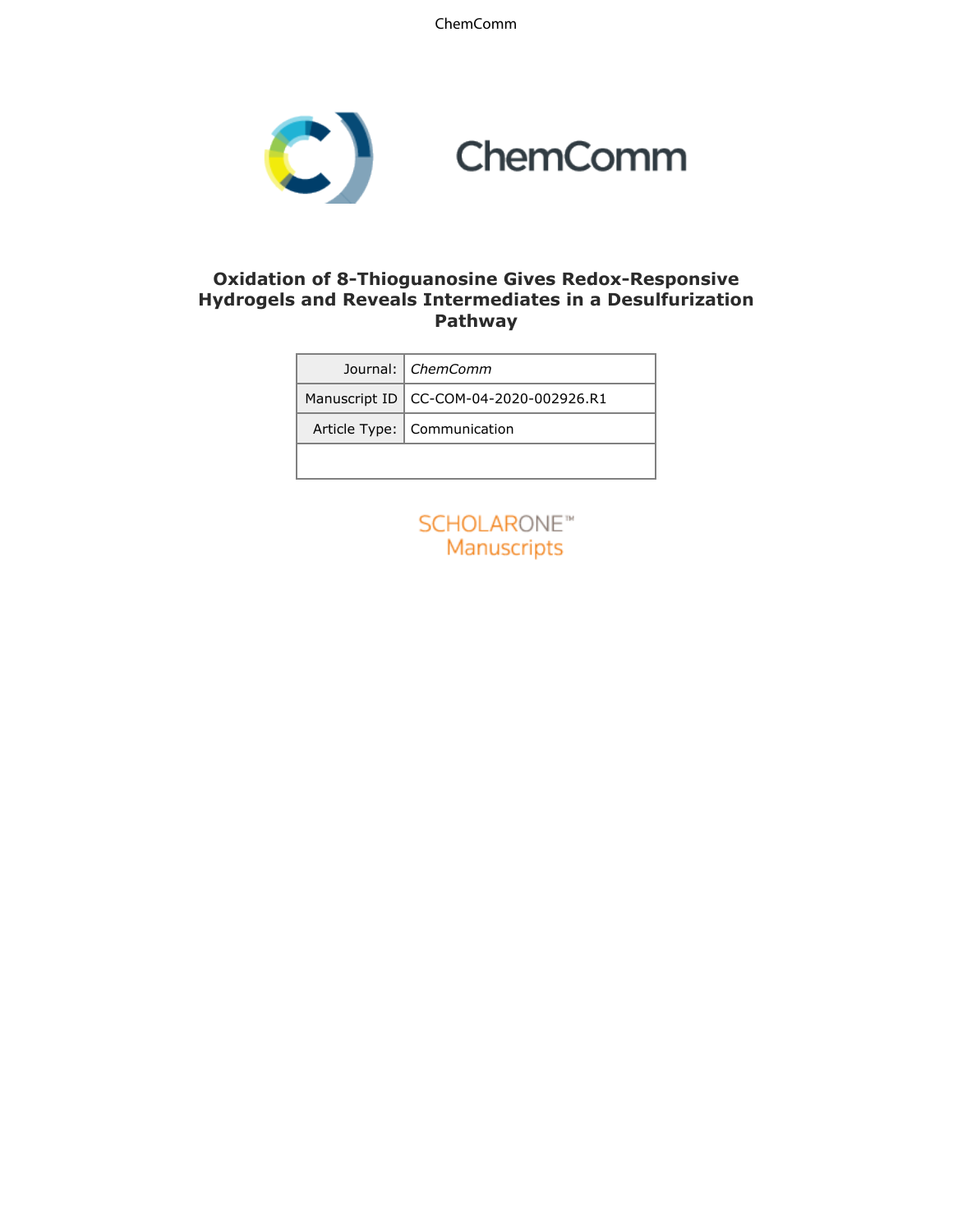## **Journal Name**



# **COMMUNICATION**

# **Oxidation of 8-Thioguanosine Gives Redox-Responsive Hydrogels and Reveals Intermediates in a Desulfurization Pathway**

Songjun Xiao,\* Wes Lee, Fu Chen, Peter Zavalij, Osvaldo Gutierrez\* and Jeffery T. Davis\*

Received 00th January 20xx, Accepted 00th January 20xx DOI: 10.1039/x0xx00000x

**www.rsc.org/**

**A disulfide made by oxidation of 8-thioguanosine is a supergelator. The hydrogels are redox-responsive, as they disassemble upon either reduction or oxidation of the S-S bond. We also identified this disulfide, and 2 other compounds, as intermediates in oxidative desulfurization of 8-thioG to guanosine.** 

From seabird guano, to GMP nucleotides, to G-quadruplex DNA, guanine's "G" is iconic. We focus here on 8-thioguanosine disulfide **1**, a new compound in the literature, but one that likely exists in Nature. We want to make 2 points in this paper. First, the supergelator disulfide **1** forms redox-responsive hydrogels at low mM concentrations and ambient temperature. Quantum mechanical calculations reveal that disulfide **1** favors a conformation that facilitates formation of a G-quartet mesh. Second, disulfide **1** is likely an intermediate on a natural "desulfurization" pathway that leads from the oxidative metabolite 8-thioG **2** to guanosine **3** (**Fig. 1**).

Supramolecular hydrogels are soft materials, made mostly of water, that typically respond to external stimuli.<sup>1</sup> These gels, held together by non-covalent interactions, are prepared from low-molecular weight gelators, either synthetic compounds or natural products like sugars, peptides and nucleosides.<sup>2</sup> Although hydrogels made from guanosine analogs have long been known, $3$  we have witnessed a resurgence in the synthesis of "G"-gels because of their many biomedical, environmental and materials applications.<sup>2,4-6</sup> These "G" gels are often built up from the G-quartet,<sup>7</sup> a H-bonded macrocycle typically templated by cations. The planar G-quartets stack to form Gquadruplex nanofibers that stick to each other to create a matrix that traps water, giving a self-standing gel (**Fig. S1**).

One strategy to drive G-quartet assembly is to use conformationally restricted monomers substituted at the C8 position, which favor *syn* vs. *anti* conformers about the C-N

Electronic Supplementary Information (ESI) available: DOI: 10.1039/x0xx00000x

glycosidic bond (**Fig. 2a**). Because the base's "sugar" edge is blocked in the *syn* conformation (**Fig. 2c**), H-bonded ribbon motifs that compete with the G-quartet are inhibited (**Fig. S2- S3**). Sessler found that templating cations were not needed to form G-quartets from a syn C8-aryl G.<sup>8</sup> In the realm of soft materials, 8-aryl G analogs form nanogels,<sup>9</sup> and 8-BrG, 8-OMeG and 8-NH2G,10,11,5a all analogs that favor a *syn* conformation, assemble into G-quartet hydrogels. In designing hydrogelators we were drawn to 8-thioG disulfide **1** because: 1) its large C8 substituent should ensure a *syn* conformer; 2) its two G units should enable a cross-linked network, as do other G dimers;<sup>12</sup> and 3) it should be redox-active and respond to reductive or oxidative cleavage of S-S bonds. While redox-responsive hydrogels made from polymers are relatively well-known,<sup>13</sup> there are fewer examples of low molecular weight gelators that give redox-responsive hydrogels.<sup>14</sup> Recently, we used redox chemistry to write, read and erase images on G-quartet hydrogels.<sup>15</sup> Now, we describe another unique and redoxresponsive "G" gelator, 8-thioG disulfide **1**.



The first part of this paper describes experimental and computational studies on this new dinucleoside **1** and its redoxresponsive hydrogels. The second part of our story deals with further oxidation of 8-disulfideG **1**. Living organisms are

Department of Chemistry & Biochemistry, University of Maryland College Park, MD 20742, USA. E-mail: [jdavis@umd.edu](mailto:jdavis@umd.edu), [sxiao@terpmail.umd.edu,](mailto:sxiao@terpmail.umd.edu) ogs@umd.edu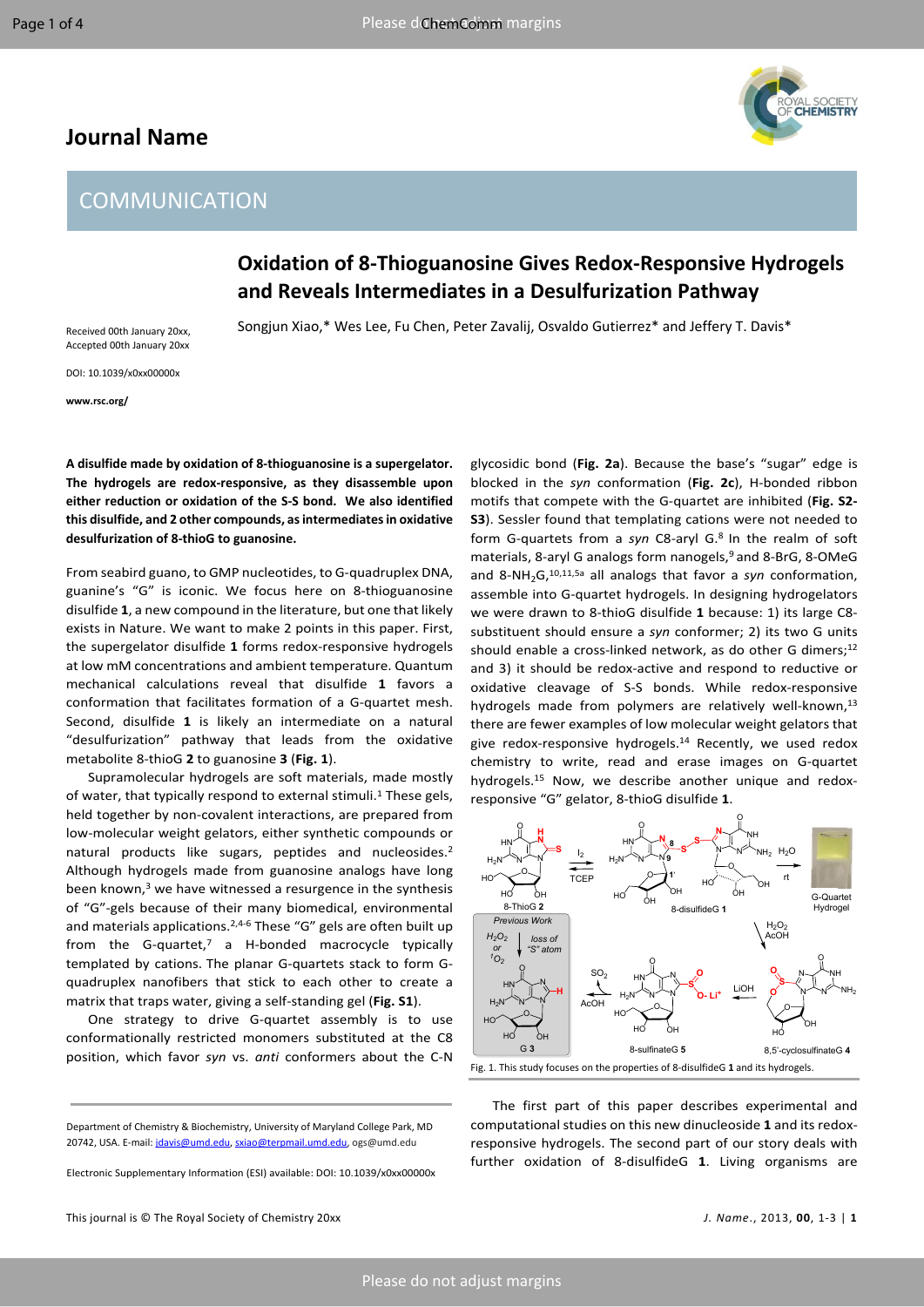#### **COMMUNICATION Journal Name**

constantly bombarded by reactive oxygen species (ROS) that damage DNA.<sup>16</sup> Guanine, the easiest nucleobase to oxidize,<sup>17</sup> reacts with ROS to give a variety of adducts. While 8-oxoguanine is the most well studied oxidation product, 8-thioG **2** is also of biological importance. Thus, Akaike and colleagues discovered that 3ʹ,5ʹ-cyclic guanosine monophosphate (cGMP) is oxidized by peroxynitrite to 8-nitro-cGMP, which reacts with endogenous HS<sup>-</sup> to form 8-thio-cGMP, a signalling molecule that protects against cardiac damage in mice. The 8-thio-cGMP is subsequently converted back to cGMP via chemical oxidation.<sup>18</sup> Chatgilialoglu also described photo-oxidation of 8-thioG **2** by singlet oxygen to give G **3** (**Fig. 1**).<sup>19</sup> Although C8-disulfides were mentioned as potential oxidation products in both processes, they were not identified and, until now, such species have been elusive. During our studies on hydrogelation we have characterized disulfide **1** as a key intermediate in the oxidative desulfurization of 8-thioG **2** to guanosine **3**.



Fig. 2. (a) Conformational and tautomeric isomers for 8-thioG **2**; (b) crystal structure of 8-thioG 2<sup>o</sup>2H<sub>2</sub>O shows the N7H, C8 thione tautomer, with its C1'-N9 glycosidic bond in the *syn* conformation and a C2ʹ-endo sugar; (c) different hydrogen bonding edges on 8 thioG **2**. The "sugar edge" is blocked when **2** is in a *syn* conformation.

Understanding the structure of 8-thioG **2** is important for unravelling its function in Nature. We used X-ray diffraction to determine that 2 exists as the thione tautomer, with a C=S bond of 1.69 Å (**Fig. 2**). Sulfur's size enforces a *syn* conformation about the C1ʹ-N9 glycosidic bond and an *intra*molecular H-bond  $(d_{ON}= 2.90 \text{ Å})$  between the 5'-OH group and N3 stabilizes this conformation. The *syn* conformation blocks the "sugar edge" of **2** and orients the nucleobase so that its Watson-Crick and Hoogsteen edges are available for molecular recognition (**Fig. 2c**). Since N7 is protonated, 8-thioG **2** cannot form a G-quartet. We expected that disulfide **1**, with itsimino N7 and C8 S-S bond, should form G-quartets, especially if the C1ʹ-N9 conformation is *syn*.

Depending on the oxidant's strength, thioureas can be oxidized to disulfides and further to sulfenic (-SOH), sulfinic (- SO2H) or sulfonic (-SO3H) acids.<sup>20</sup> Although disulfide **1** was not known until this study, a similar disulfide had been made by oxidation of 6-thioG with the mild oxidant iodine.<sup>21</sup> Addition of I<sup>2</sup> to a suspension of 8-thioG **2** in MeOH/CH3CN gave disulfide **1** in 88% yield. MALDI-TOF mass spectrometry showed 3 signals

at m/z = 635.019 (M + Li<sup>+</sup>), 650.925 (M + Na<sup>+</sup>) and 666.974 (M + K + ), corresponding to adducts of **1** with alkali cations. Diagnostic changes occurred in NMR spectra after oxidation of **1**, especially for NH7, N7 and C8. The <sup>1</sup>H NMR spectrum of 8-thioG **2** in DMSO-d<sup>6</sup> has signals for 2 amide protons, N7H and N1H at δ 12.91 and 11.03 ppm. The N7H peak disappeared upon oxidation of 8-thioG **2** to disulfide **1**. Addition of reductant tris(2-carboxyethyl)phosphine (TCEP)<sup>22</sup> to a solution of disulfide **1** regenerated 8-thioG **2** (**Fig. S17**), a welcome finding in our quest for a redox-responsive gelator. Based on an established correlation,<sup>23</sup> the chemical shift of  $\delta$  4.99 ppm for H2<sup>'</sup> indicates the *syn* conformer of **1** dominates (≥ 95%). Solid-state <sup>15</sup>N NMR revealed a difference of >100 ppm for N7 in 8-thioG **2** (δ 142) and disulfide **1** (δ 260). Lastly, <sup>13</sup>C NMR showed a significant change in the C8 chemical shift (δ 165.7) upon oxidation of 8-



thioG **2** to disulfide **1** (δ 139.4).

Fig. 3: (a) Inverted vials of 8-disulfideG **1** in water at various concentrations (wt %) and M The times after sonication. As shown in the lower left, hydrogelation by 8-disulfideG **1** at  $H_{\text{max}}$   $\leftarrow$  M<sup>-1</sup> ambient temperature occurs at concentrations as low as 0.1 wt % (1.6 mM). (b) Addition N<sup>N</sup>N N<br>In Rugar Edge N, North of an aqueous solution of TCEP to a hydrogel made from 8-disulfideG 1 (0.5 wt%, North of teq of an aqueous solution of TCEP to a hydrogel made from 8-disulfideG 1 (0.5 wt%, 8 mM) destroys the gel within minutes, to give a suspension of 8-thioG **2**. O

Disulfide **1** is a supergelator, as it forms hydrogels at OH concentrations  $\leq$  0.1% (w/v).<sup>24</sup> Sonication of 1.0 wt % of 8disulfideG **1** (16 mM) in water produced self-supporting hydrogels within 2 minutes at ambient temperature (**Fig. 3a**). Transparent and self-standing hydrogels formed, albeit slowly, even at 0.1 wt% (1.6 mM). Importantly, this disulfide-based hydrogel is redox-responsive. Addition of 1 eq of reductant TCEP destroyed the yellow hydrogel (0.5 wt%, 8 mM) within 5 minutes at ambient temperature to give a colorless suspension of 8-thioG **2** (**Fig. 3b**). This rapid response to TCEP indicates that the gel network requires the covalent S-S bond and a H-bond pattern that allows for G-quartet assembly.<sup>25</sup>

> Circular dichroism (CD) spectroscopy is used to probe supramolecular chirality of G-quadruplexes made from DNA and "small-molecule" G-analogs.<sup>26</sup> The CD spectra in **Fig. 4** show that the self-assembled hydrogel made from **1** contains both Gquadruplexes and *axially-chiral* disulfide bonds. The CD spectrum is drastically different when disulfide **1** isincorporated into the gel or when dissolved in DMSO. A solution of disulfide **1** in DMSO (8.0 mM) showed a weak Cotton band (yellow line), indicating little self-association in this solvent. The CD spectrum of the hydrogel (0.5 wt %, 8.0 mM) showed 2 key features that provide insight into the self-association of **1** in water. First, the strong exciton centered at 270 nm (peak at 258 nm and trough at 282 nm) is diagnostic of a chirality axis running down the middle of a stack of G-quartets.<sup>26</sup> Second, the large peak at 360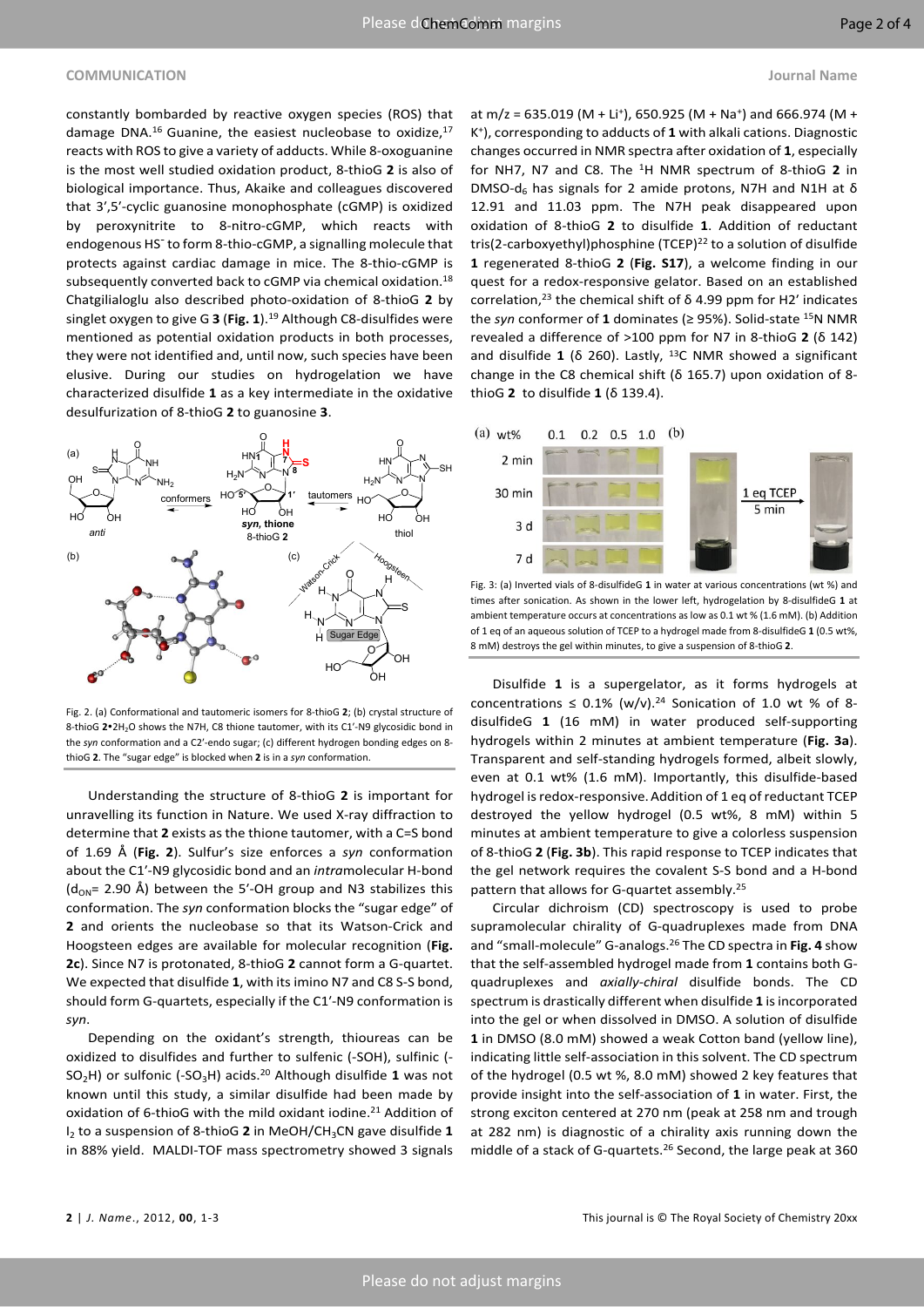nm indicates axial chirality about an anisotropic S-S bond in this dinucleoside.<sup>27</sup>



Fig. 4: Photographs of a hydrogel made from 8-disulfideG **1** (0.5 wt%, 8 mM) and a solution of 8-disulfide G **1** (8 mM) in DMSO. The red curve shows CD spectrum of hydrogel made from 8-disulfideG **1** (0.5 wt%, 8 mM) and the yellow curve shows a CD spectrum of a solution of **1** (8 mM) in DMSO.

To further characterize disulfide **1** and explore factors that stabilize specific conformers, especially about the S-S bond, we carried out computational analysis using dispersion-corrected density functional theory. We initiated our studies by performing an extensive conformational search on the C8-S-S-C8 dihedral anglesfrom 0, 90, 180, to -90 degrees(**Fig. S34**). We performed optimizations using B3LYP-D3/6-31G(d)- CPCM(water)28,29 and carried out single point energy calculations using a larger basis set B3LYP-D3/Def2SVP- $CPCM(water)^{30}$  to refine energetics. We found the lowest energy conformer for disulfide **1** to be nearly eclipsed ( for C8-S-S-C8; **Fig. 5A**). All other conformers were > 7 kcal higher in energy (**Fig. S35**). This eclipsed conformation is unusual for a disulfide, as the C-S-S-C torsion is typically near  $\pm$  90°.<sup>31</sup> We reasoned that the nucleobase *and* sugar in disulfide **1** likely influence conformational stability so as to overcome the electronic destabilization that occurs in an eclipsed S-S bond. Inspection of the lowest-energy conformation for **1** revealed that the nucleobases (G<sup>A</sup> and G<sup>B</sup> in Fig. 5) stack one on the other (d =3.5 Å between centroids), in an "anti-parallel" orientation. Along with stabilization via dispersion forces, this "anti-parallel" π-stacking seems favoured by electrostatic interactions between the 6-membered rings, as atoms with positive atomic polar tensor (APT) charges in one ring stack directly over atoms with negative APT charges in the other 6-membered ring (**Fig. S38**). Both G<sup>A</sup> and G<sup>B</sup> adopt *syn* conformations about their C1<sup>'</sup>-N9 glycosidic bonds that are stabilized by 5ʹ-OH…N3 H-bonds (d<sub>HN</sub>= 1.80 Å). Moreover, a G<sup>A</sup>-G<sup>B</sup> H-bond (d<sub>HN</sub>= 1.82 Å) between the 2ʹ-OH in one G subunit and N7 in the other subunit, and 1,4 CH-S interactions between H1ʹ and S8 , help rigidify the lowenergy structure.<sup>32</sup>

To gain more insight into the role of ribose and the 6 membered ring in stabilizing the "π-stacked" conformation, we conducted calculations on simpler model compounds, including N9-methylguanine disulfide (**MGD**) and N-methylimidazole disulfide (**MTID**) (**Figs. S34-S38**). For **MGD,** we found that the low energy conformation adopted a C-S-S-C torsion of  $\theta$ =-17.4°, with similar π-π stacking as disulfide **1** (**Fig. 5A**; middle). The importance of  $π$ - $π$  stacking interactions in these guanine systems (**1** and **MGD**) is evident from calculations showing that **MTID**, which lacks the purine 6-membered ring and sugar, has

a S-S torsion of  $\theta$  = -64.3, much more typical for a disulfide bond (**Fig. 5A**; right).

The consequence of all these non-covalent forces is that the  $G<sup>A</sup>$  and  $G<sup>B</sup>$  units in the low-energy conformation of 1 form a "Cshaped" structure whose exposed H-bonding edges are oriented anti-parallel orientation relative to each other (**Fig. 5B**). As depicted in **Fig. 5C** we hypothesize that this unique πstacked conformation enables self-assembly to give a dense matrix of cross-linked G-quartets that can trap water to give this redox-sensitive G<sub>4</sub>-hydrogel.



Fig. 5: A) Lowest energy conformations for disulfides **1**, N-methylguanine disulfide (**MGD**) and N-methyl-imidazole disulfide (**MTID**). B) Top view and side view of lowest energy conformation for 8-disulfide G **1**. The purine rings stack directly one over the other in an anti-parallel orientation. C) A cartoon showing how self-assembly of this C-shaped "antiparallel" conformer would lead to a 3D mesh made up of G-quartets.

Since 8-thioG **2** can be converted to G **3** in Nature,16,17 we sought more information about that oxidative pathway**.** (**Fig. 1**). We also reasoned that further oxidation to break S-S bonds would disassemble hydrogels made from disulfide **1**. Treatment of 1 with 7 eq of  $H_2O_2$  and acetic acid gave 8,5'-cyclosulfinateG **4** as the only isolated product, with  $m/z = 330.07$  (M + H<sup>+</sup>). The <sup>1</sup>H NMR spectrum revealed features indicating cyclization: 1) signals for diastereotopic H5', H5" are shifted downfield to  $\delta$ = 4.74 & 4.40 ppm (δ=3.66 & 3.54 ppm in **1**), consistent with an electron withdrawing substituent at C5ʹ; 2) H5ʹ and H5ʹʹ resonances are 0.34 ppm apart, as these atoms are constrained in unique environments by the 8,5ʹ-ring; 3) the 5ʹ-OH signal disappears upon oxidation of **2**. Presumably cyclic nucleoside **4** arises by intramolecular attack of the 5ʹ-oxygen on a protonated C8 sulfinic acid intermediate.